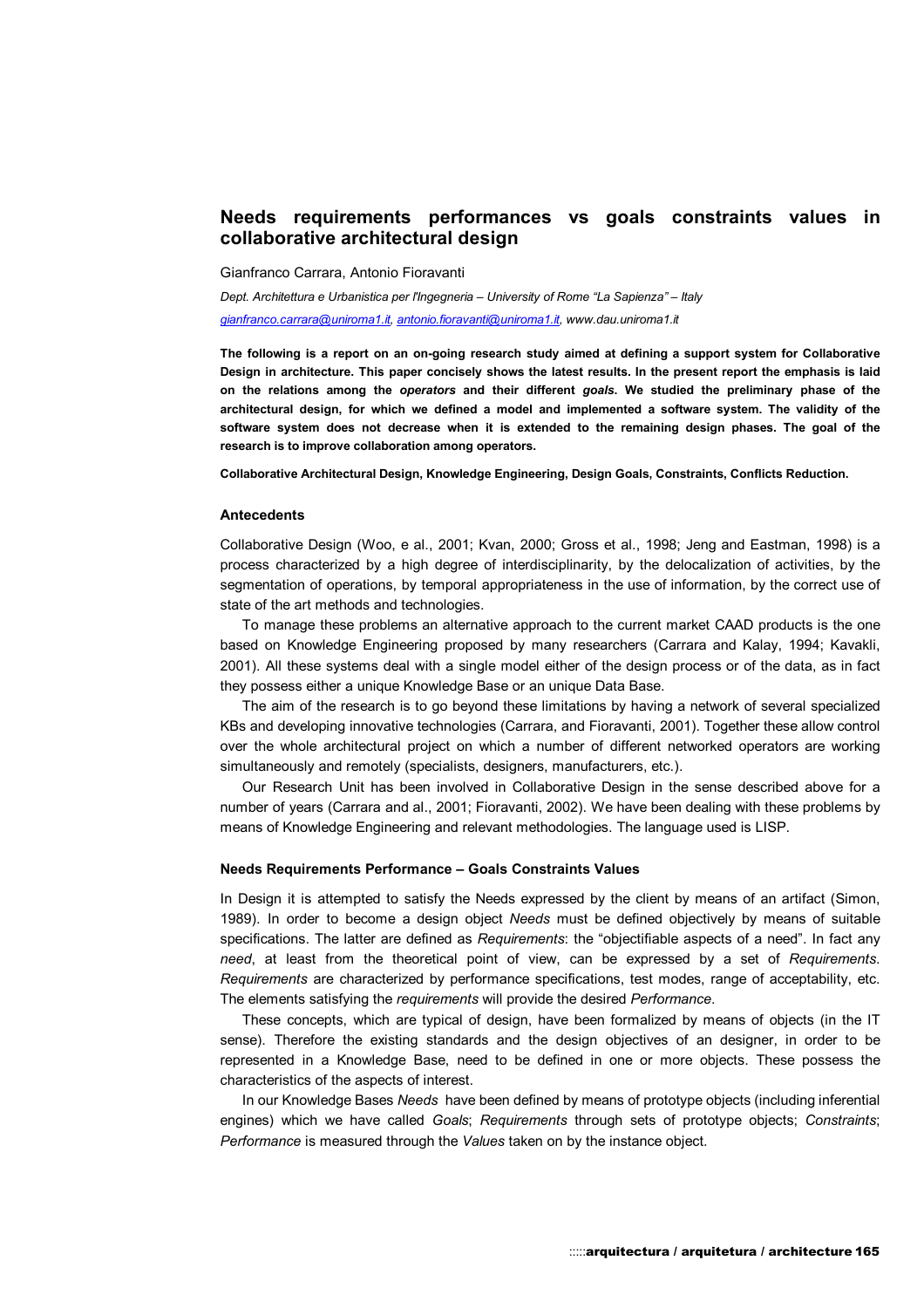Therefore the goal is a complex and structured set of *constraints* that applies to the whole Building (Building Object), i.e. when several designers and KBs are involved – such as costs -; while the constraint is a more limited problem inside one or two KBs – it usually determines the allowable values of a considered characteristic of a building component.

We define a *constraint* as "a functional of objective variables to be verified".

Two different types of constraint are envisaged: 'natural constraints' or 'design constraints' (Carrara, Kalay, 1994). Natural constraints represent the limits of variation of characteristics deemed to be dictated by common sense.

The second constraint type is mostly represented by means of the inclusion in the prototypes of specific slots corresponding to the characteristics to which the *constraints* – CON - are to be applied. In the case shown in Figure 1 we give a simplified example of a goal representation and its dependencies. The number after the objects name defines it as an instance. The GOAL-034 is a set of CON-065 CON-055, CON-066. The CON-065 with the slot – ISA – (is a) defines its variable mother prototype, and with the slots MAX and MIN will allow the system to verify that the values taken on by a given characteristic are not greater or less than the given values. In turn the ISA-024 instance is defined by means of its values – Persp-014 - and – Persp-015- (Perspective). The To-Verify procedure will be used to check the constraint set. Note that in the instance – ATT-067 – (Attribute), the slot Measurement Unit - M.Unit - has no value, it remits to the instance – Persp-013 – (Perspective) that assigns a value in respect of the measure system of the country (for instance: meters or yards).

#### *Figure 1. Goal and Constraints: an example.*

The characteristic values taken on by inserting object data represent the performances regarding the considered constraints. A design solution is such when the values of a characteristic are such as to satisfy constraints, and so the latter determine acceptable values for Goals. As has already been defined *Goals* have been calibrated to correspond to gradually more refined *Needs*.

To do this we introduced some innovations to the traditional 'frame': the changing of the object characteristic – the value - from a value to a pointer, which releases the frame structure from a preset depth of hierarchic levels to one of infinite levels; the changing of the objects characteristic - the slot – from a fixed datum to a situated one, which transforms the predefined structure and semantics of the object to variable ones.